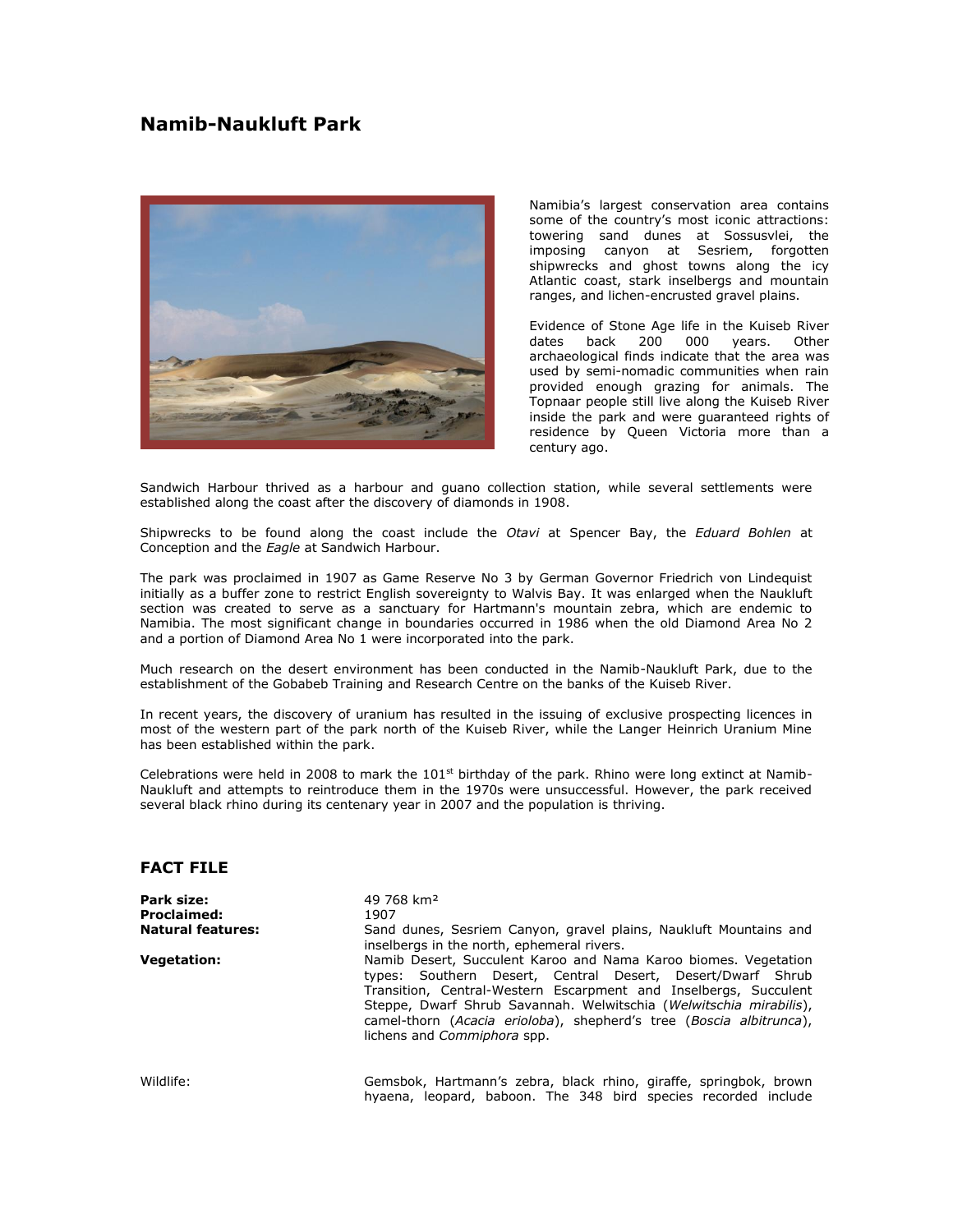lappet-faced vulture, Ludwig's bustard, Rüppell's korhaan, dune lark, Herero chat and African black oystercatcher.

Tourism: Walking trails, 4x4 routes, photography, bird-watching, star-gazing, angling. **Sesriem Camp:** Campsite with kiosk, bar and swimming pool. **Sossus Dune Lodge:** desert chalets, honeymoon suites. Restaurant, bar, swimming pool. Sossusvlei sunset drives. Guided nature drives, stargazing and walks to the Sesriem Canyon. **Naukluft Campsite**: Campsites, 4x4 trail, hiking trails, nature walks, birdwatching. **Central Namib:** fifty-two campsites. Day trips to Sandwich Harbour.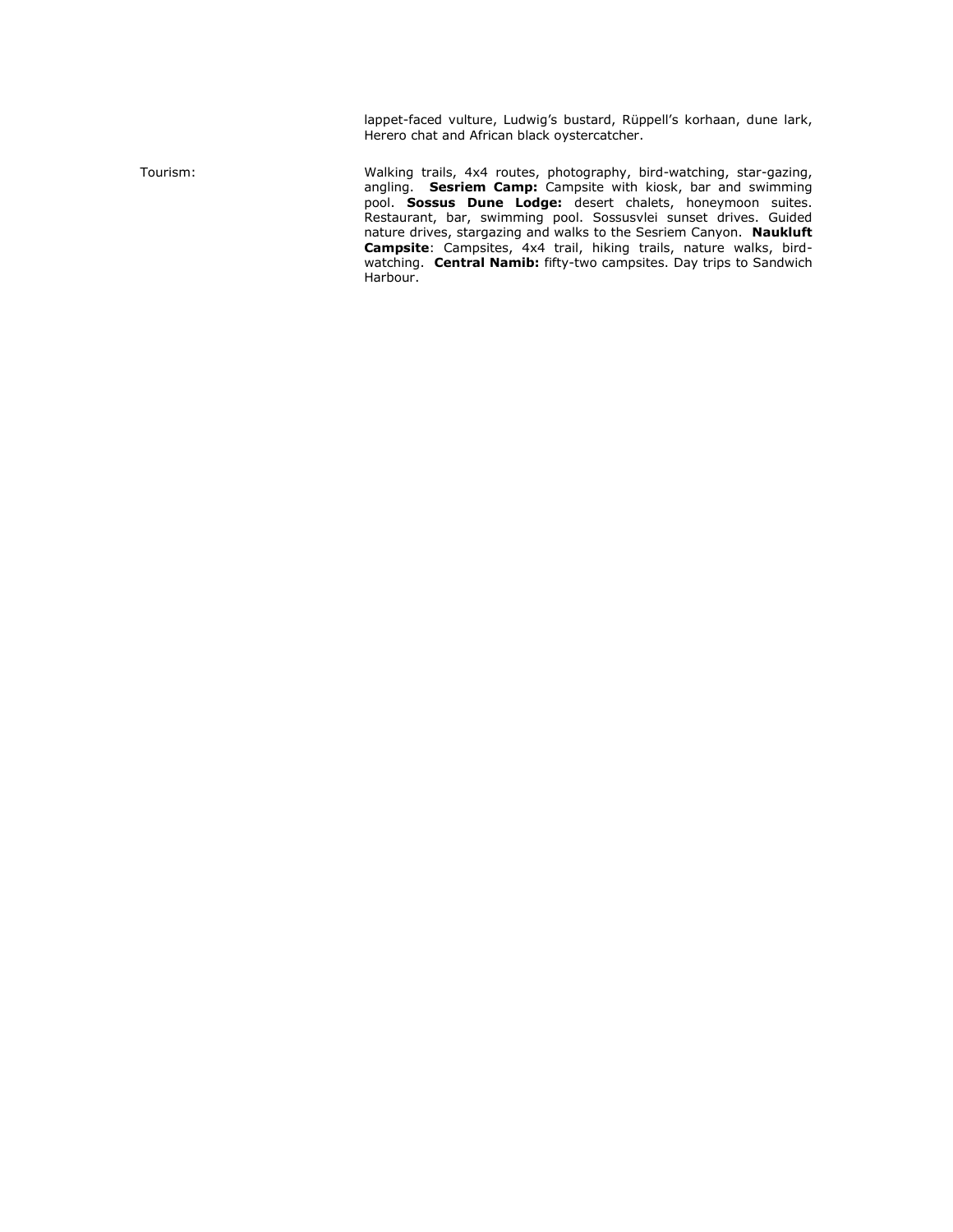

#### **Conservation successes**

The Namib-Naukluft Park is Namibia's largest conservation area, with mountains, sand seas, coastline and riverbeds all a part of its conservation landscape. From the highest dunes on earth that harbour a vast array of specially adapted creature to **Sandwich Harbour, a** globally important Ramsar wetland site that lies 48 km south of Walvis Bay lagoon and **supports 50 000 wetland birds in summer**, the Namib-Naukluft Park is a Mecca to visitors and scientists alike.

The Namib-Naukluft Park is also home to **Namibia's only population of wild horses**, probably descendants of animals used, then released, by the German colonial forces in the late 1800s and early 20<sup>th</sup> century. Their only permanent source of water is at the windmill at Garub.

**Map**